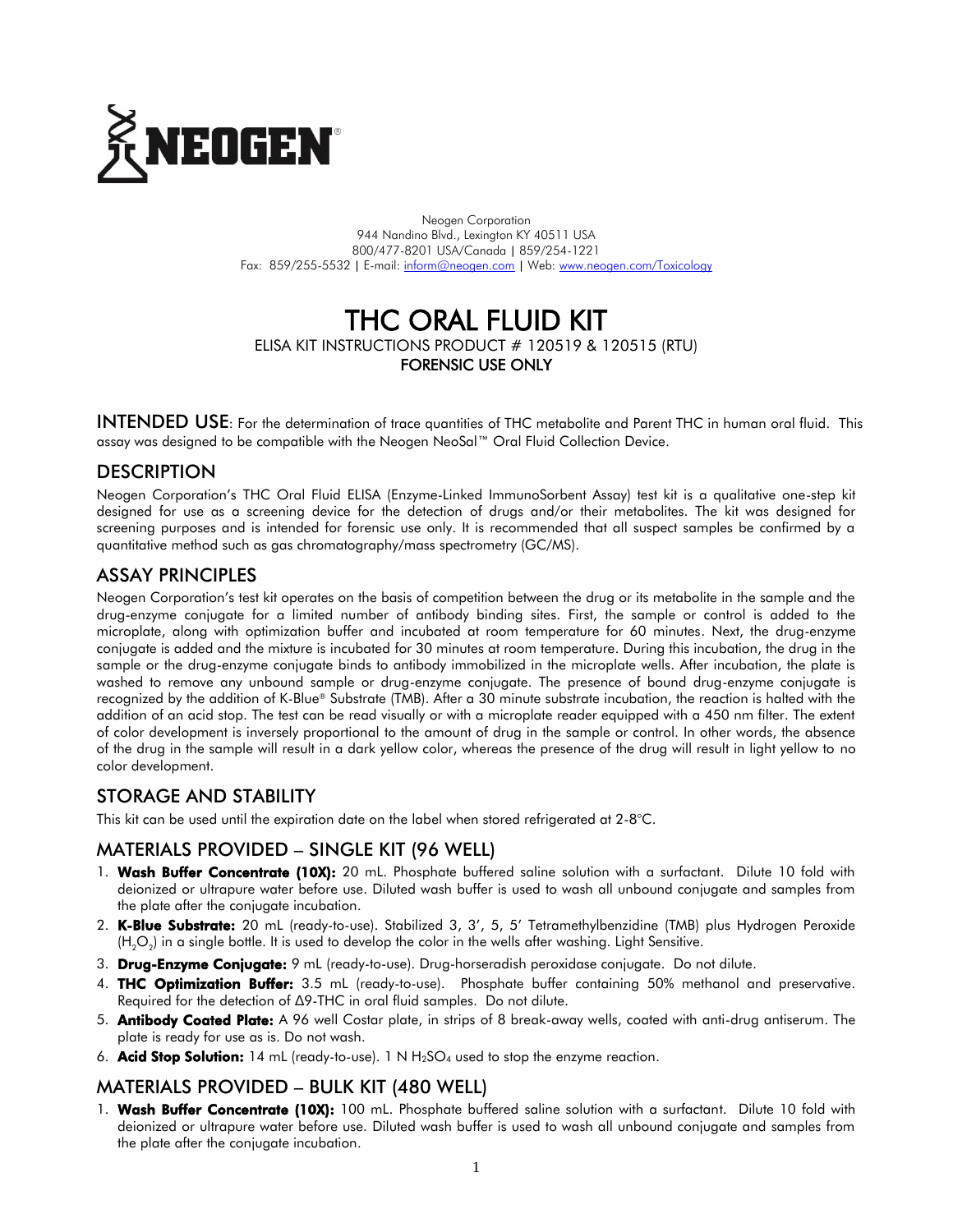- 2. K-Blue Substrate: 100 mL (ready-to-use). Stabilized 3, 3', 5, 5' Tetramethylbenzidine (TMB) plus Hydrogen Peroxide (H $_{2} \rm{O}_{2}$ ) in a single bottle. It is used to develop the color in the wells after washing. Light Sensitive.
- 3. Drug-Enzyme Conjugate:  $5 \times 9$  mL (ready-to-use). Drug-horseradish peroxidase conjugate. Do not dilute.
- 4. THC Optimization Buffer:  $5 \times 3.5$  mL (ready-to-use). Phosphate buffer containing 50% methanol and preservative. Required for the detection of ∆9-THC in oral fluid samples. Do not dilute.
- 5. **Antibody Coated Plate:** 5 x 96 well Costar plates, in strips of 8 break-away wells, coated with anti-drug antiserum. The plates are ready for use as is. Do not wash.
- 6. **Acid Stop Solution:** 90 mL (ready-to-use). 1 N  $H_2SO_4$  used to stop the enzyme reaction.

# MATERIALS NEEDED BUT NOT PROVIDED

- 1. Deionized water.
- 2. Precision pipettes that range from  $10 \mu L 1000 \mu L$  and disposable tips.
- 3. Graduated cylinder to dilute and mix wash buffer.
- 4. Plate cover or plastic film to cover plate during incubation.
- 5. Microplate reader with a 450 nm filter.

#### OPTIONAL TEST MATERIALS

1. Oral Fluid Multi-Analyte Calibrators: Product # 120100.

# OPTIONAL MATERIALS

1. Microplate shaker.

# PRECAUTIONS AND NOTES

- 1. **DO NOT** use kits or components beyond expiration date.
- 2. DO NOT mix conjugates and plates from different kit lots.
- 3. DO NOT pipette reagents by mouth.
- 4. Pour K-Blue Substrate out of the bottle into a clean reservoir. To prevent contamination of the substrate, DO NOT pipette out of the bottle.
- 5. All specimens should be considered potentially infectious. Exercise proper handling precautions.
- 6. Keep plate covered except when adding reagents, washing or reading.
- 7. Kit components should be refrigerated at all times when not in use.
- 8. Use aseptic technique when opening and removing reagents from vials and bottles.
- 9. DO NOT smoke, eat or drink in areas where specimens or reagents are being handled.
- 10.DO NOT substitute DI water for the wash step of this protocol. Use only Neogen's wash buffer.
- 11.DO NOT reuse wells, they are for one use only.

#### PROCEDURAL NOTES

- 1. Desiccant bag must remain in foil pouch with unused strips. Keep zip lock pouch sealed when not in use to maintain a dry environment.
- 2. Use clean pipette tips for the buffer, drug-enzyme conjugate, controls and samples.
- 3. Before pipetting a reagent, rinse the pipette tip three times with that reagent.
- 4. When pipetting into the wells, DO NOT allow the pipette tip to touch the inside of the well or any of the reagent already inside the well. This may result in cross contamination.
- 5. Controls and samples should be assayed in duplicate.
- 6. Before substrate addition, wipe the outside bottom of the wells with a lint-free wiper to remove dust and fingerprints.
- 7. Gently mix specimens and reagents before use. Avoid vigorous agitation.

# SAMPLE TREATMENT

This assay was designed to be compatible with the Neogen NeoSal Oral Fluid Collection Device with built-in 1:4 sample dilution. No further dilution is recommended for optimal assay performance.

# TEST PROCEDURES

The following test procedures can be run manually or on an automated instrument. Please contact your Neogen representative for assistance with protocols for automated instruments.

- 1. Determine the number of wells to be used.
- 2. Gently mix the ready-to-use drug-enzyme conjugate solution by inversion. Do not vortex. Store unused conjugate at 2- 8°C.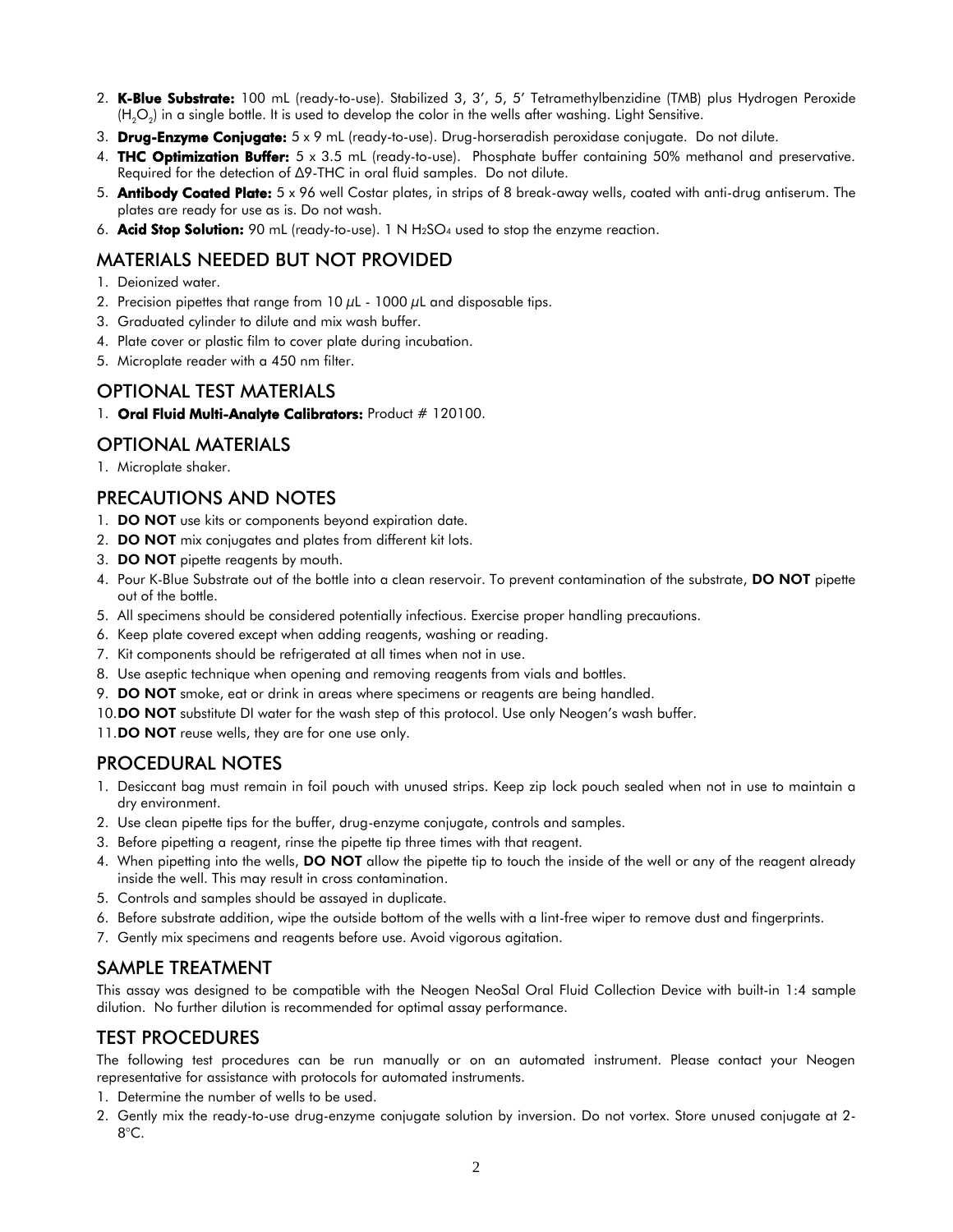- 3. Add  $25 \mu L$  of sample or controls to the appropriate wells in duplicate.
- 4. Add 25 µL of THC optimization buffer to each well. For manual runs use 8-channel pipette or 12-channel pipette for rapid addition.
- 5. Cover plate with plastic film or plate cover and incubate at room temperature for 60 minutes.
- 6. Add 50 µL of the ready-to-use drug-enzyme conjugate to each well. For manual runs use 8-channel pipette or 12 channel pipette for rapid addition.
- 7. Cover plate with plastic film or plate cover and incubate at room temperature for 30 minutes.
- 8. For manual runs, mix by gently shaking plate. A microplate shaker may be used.
- 9. During the conjugate incubation, dilute concentrated wash buffer 10 fold with deionized water (i.e. 20 mL of concentrated wash buffer plus 180 mL of deionized water). Mix thoroughly. Diluted wash buffer is stable for 5 days at room temperature or 7 days at 2-8°C.
- 10.Once the incubation is complete, dump or aspirate the liquid from the wells. Tap the plate on a clean lint-free towel to remove any remaining liquid in the wells.
- 11. Wash each well with 300  $\mu$ L of diluted wash buffer. Manual Wash: For manual wash procedures repeat for a total of 3 washings, invert and tap dry the plate following each step. After completing the last wash step wipe the bottom of the wells with a lint-free towel to remove any liquid on the outside of the wells. Automated Wash: If an automated plate washer is used wash the plate for a total of 5 washings with 300 µL of diluted wash buffer. It is important for the automated washer to conduct a final aspirate cycle to eliminate residual amounts of wash buffer. Residual amounts of buffer in the wells will affect assay performance. Note: DI water should never be used for the plate wash.
- 12.Add 100 µL of K-Blue Substrate to each well. For manual runs, use a multi-channel pipette for best results.
- 13.Cover plate with plastic film or plate cover and incubate at room temperature for 30 minutes.
- 14.Add 100  $\mu$ L of Acid Stop (1N H<sub>2</sub>SO<sub>4</sub>) to each well to stop enzyme reaction. Mix gently before measuring absorbance. For automated systems a 10 second shake is sufficient. Measure the absorbance at a wavelength of 450 nm. Wells should be read within 2 hours of stopping the reaction.

#### STANDARD CURVE IN ORAL FLUID BUFFER



# SENSITIVITY

| Compound           | <b>1-50 in Oral Fluid Buffer</b> | <b>1-50 in Oral Fluid</b><br>(1:4 dilution: 1 part sample to 3 parts Oral |
|--------------------|----------------------------------|---------------------------------------------------------------------------|
|                    |                                  | <b>Fluid Buffer)</b>                                                      |
| (-) $\Delta$ 9-THC | $1.3 \text{ ng/mL}$              | $5.2 \text{ ng/mL}$                                                       |

The term I-50 is used to define the sensitivity of the test. This number is derived from a standard curve generated with the drug. The drug concentration that shows 50% less color activity than the zero standard is considered to be the I-50.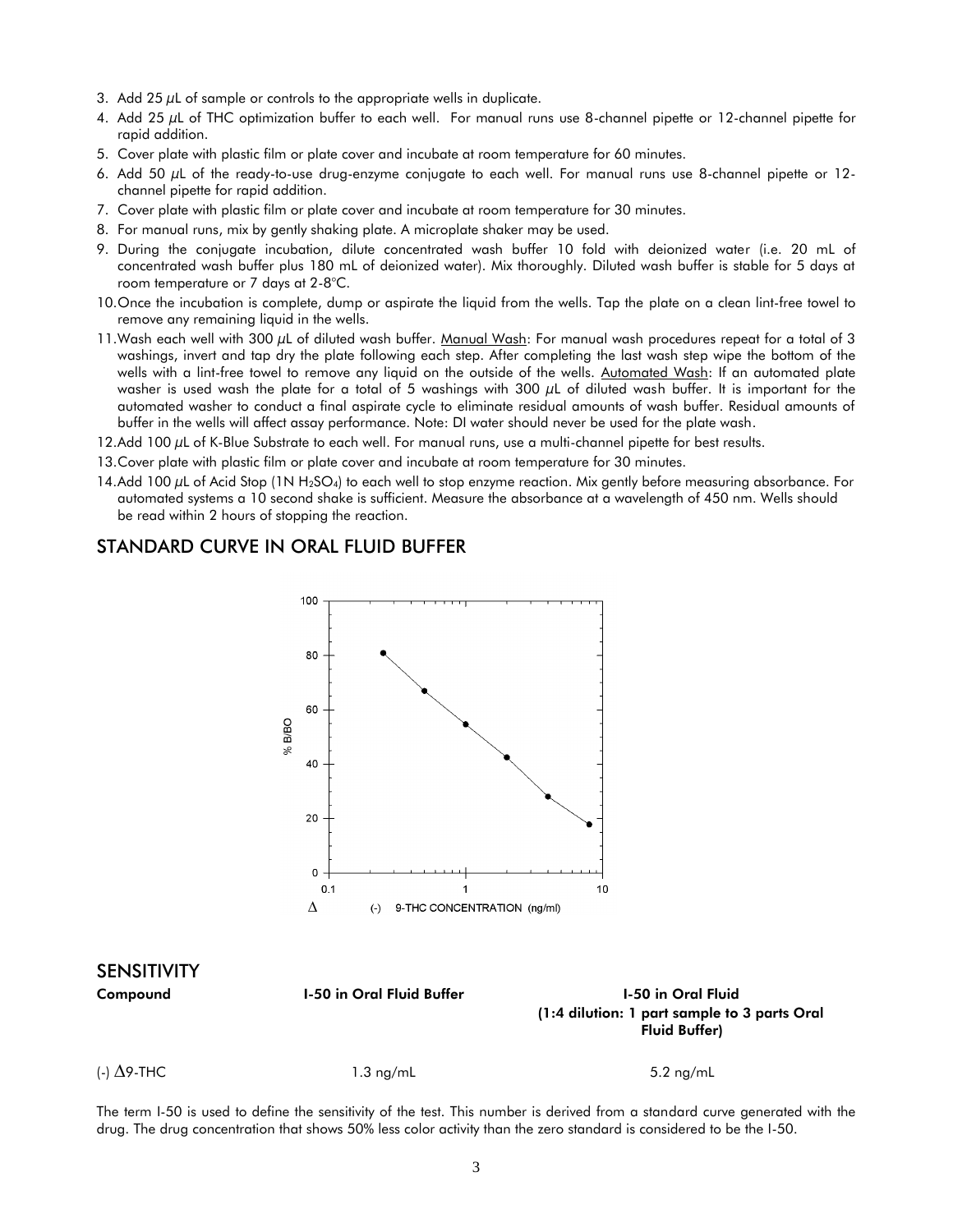# **SPECIFICITY**

| Compound                                 | Compound<br>Concentration<br>(ng/mL) | (-) $\Delta$ 9-THC<br><b>Equivalents</b><br>(ng/mL) | % Cross-<br><b>Reactivity</b> |
|------------------------------------------|--------------------------------------|-----------------------------------------------------|-------------------------------|
| (-) $\Delta$ 9-THC                       | 1.31                                 | 1.31                                                | 100                           |
| 11-nor-9-carboxy- $\Delta$ 8-THC         | 0.52                                 | 1.31                                                | 252                           |
| $(+/-)$ 11-hydroxy- $\Delta$ 9-THC       | 0.9                                  | 1.31                                                | 146                           |
| (-) 11-nor-9-carboxy- $\Delta$ 9-THC     | 0.95                                 | 1.31                                                | 138                           |
| $(+/-)$ 11-nor-9-carboxy- $\Delta$ 9-THC | 1.5                                  | 1.31                                                | 87                            |
| (-) $\Delta$ 8-THC                       | 2.1                                  | 1.31                                                | 62                            |
| Cannabinol                               | 6                                    | 1.31                                                | 22                            |

Note: (-)  $\Delta$ 9-THC equivalents represent 50% B/B<sub>0</sub> assay displacement in Oral Fluid Buffer.

*The compounds having cross-reactivity below 0.02% did not show any significant reaction up to 10 µg/mL.*

#### ALL THE FOLLOWING HAVE A CROSS-REACTIVITY <0.02%.

Acepromazine; Acetaminophen; Acetylsalicylic Acid;  $\varepsilon$ -amino-n-caproic Acid; Amitriptyline; Ascorbic Acid; Benzoic Acid; Cannabidiol; Caffeine; Chlordiazepoxide; Chlorpromazine; Clenbuterol; Codeine; Cotinine; Dexamethasone; Dextromethorphan; Diclofenac; Dimethyl Sulfoxide; Doxepin; Ephedrine; Erythromycin; Ethyl p-amino benzoate; Fenoprofen; Flunixin; Folic Acid; Folinic Acid; Furosemide; Gemfibrozil; Gentisic Acid; Glipizide; L-Glutamic Acid; Glutethimide; Glycopyrrolate; Heparin; Hippuric Acid; Hordenine; Hydrocortisone; Ibuprofen; Imipramine; Isoxsuprine; Lidocaine; Meperidine; Metaproterenol; Methadone; Methaqualone; Methocarbamol; Methylene Blue; Methylprednisolone; Nalorphine; Naproxen; Niacinamide; Nicotine; Nortriptyline; Orphendarine; Oxyphenbutazone; Penicillin G-Potassium; Penicillin G-Procaine; Pentoxifylline; Phencyclidine; Phenothiazine; Phenylbutazone; Polyethylene Glycol; Prednisolone; Primidone; Procainamide; Procaine; Promazine; Pseduoephedrine; Pyrantel; Pyrilamine; Pyrimethamine; Quinidine; Quinine; Salbutamol; Salicylamide; Salicylic Acid; Sodium Azide; Theophylline; Thiamine; Trimethoprim; Trimipramine; Uric Acid.

#### RESULTS INTERPRETATION

Positive Result: Samples with an absorbance less than or equal to the laboratory's designated cutoff calibrator should be presumed positive. All positive samples should be confirmed by a quantitative method such as GC/MS.

Negative Result: Samples with an absorbance greater than the laboratory's designated cutoff calibrator should be presumed negative.

Note: The kit was designed for screening purposes only. It is recommended that all suspect samples be confirmed by a quantitative method such as GC/MS or HPLC.

#### TECHNICAL SUPPORT

For technical assistance, please contact our technical services department at (859) 254-1221 or email at [techservice](mailto:techservice-toxicology@neogen.com)[toxicology@neogen.com.](mailto:techservice-toxicology@neogen.com) Representatives are available Monday – Friday from 8:00 am – 6:00 pm EST.

#### COPYRIGHT

All rights reserved worldwide. No part of this publication may be reproduced, transmitted, transcribed, or stored in any information retrieval system, or translated into any human or computer language in any form or by any means (manual, electronic, mechanical, magnetic, optical, chemical, or otherwise) without expressed written permission.